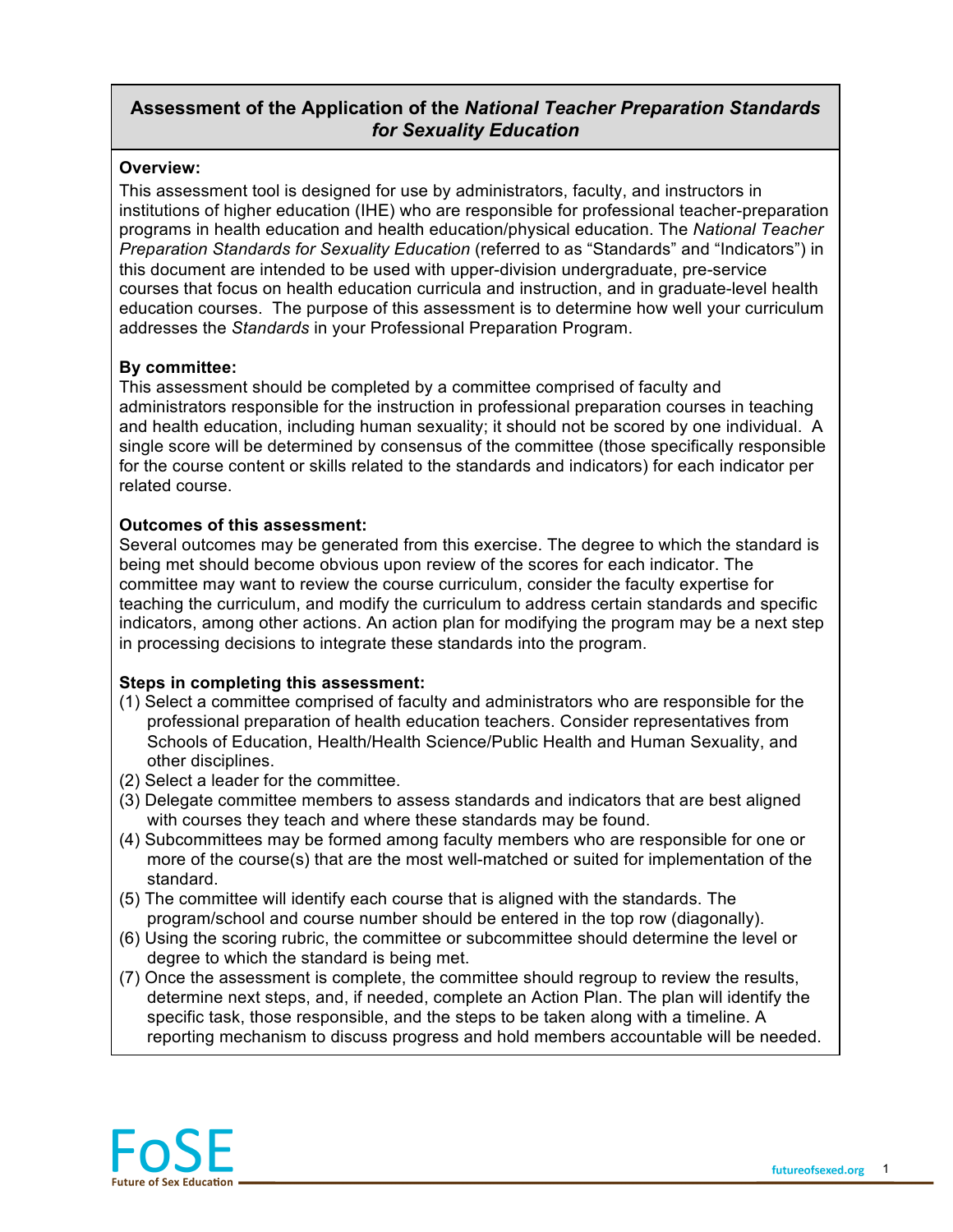# *National Teacher Preparation Standards for Sexuality Education:* **Assessment of Courses Implementing Indicators**

**Purpose:** The purpose of this tool is to inform faculty and administrators about the extent to which standards and indicators are currently being met.

**Directions:** This form (pages 1-3) should be completed by a committee of administrators (program directors or coordinators), faculty, and those familiar with the professional preparation of health education, and faculty from related disciplines who teach required courses in the professional preparation or teacher credential program in sexuality education. Only faculty who can inform if and to what degree these standards are met in coursework and practicum/internship/student teaching at the undergraduate and graduate levels should participate in this assessment.

- Make copies(pages 1-3) for department faculty to work together on the analysis of their sexuality education–related courses.
- On the first page, write the school, department, program, and names of the faculty team members.
- List all relevant courses by number and title.
- On page 2, insert the school, department, and program in the top row. In the columns below, insert the course number ("C#\_\_\_\_\_\_\_").
- Use the *Standards* and relevant indicators (left column) to determine the course/practicum for which the indicator is not met, partially met, or fully met.\*
- Total the sum for each standard and list in the right column.
- Write in additional standards that are related to the professional preparation standards for teaching sexuality education. Use the same scoring rubric.

### **Scoring rubric:**

- **2:** The indicator is fully met, students document learning and skills related to this indicator.
- **1:** The indicator is partially met, students document limited or some learning and skills related to this indicator.
- **0:** The indicator is not met.

*\*Note:* The degree to which the standard is met will be determined by the scoring of the indicators related to each standard. However, consider that a 0 for one indicator and a 2 for another indicator should not be inferred that the program is partially meeting the standard ["However, it should not be inferred that the program is partially meeting the standard if there is a 0 for one indicator and a 2 for another."]. All indicators must be at least partially met to judge that a standard is being at least minimally met.

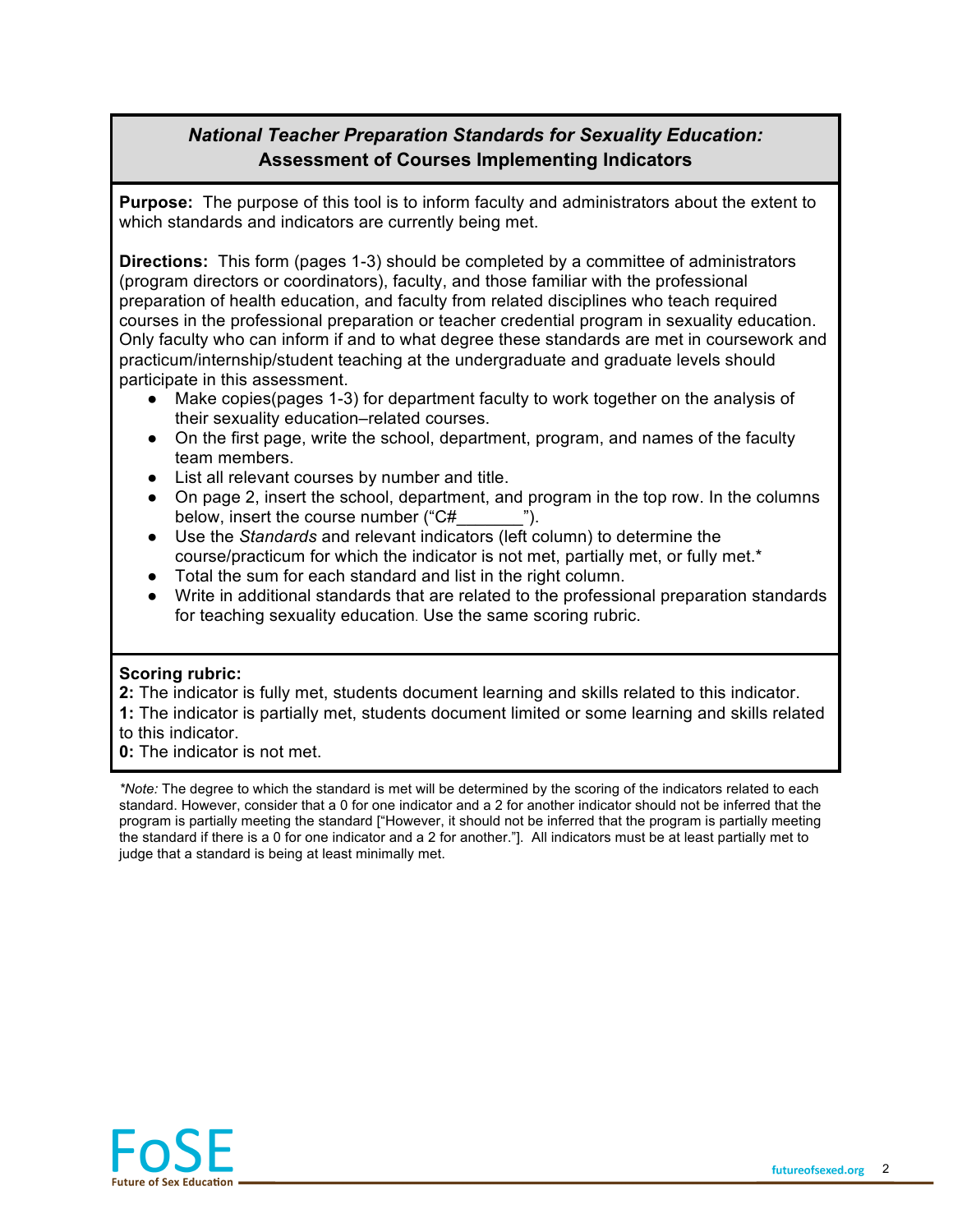| <b>National Teacher Preparation Standards for Sexuality Education</b><br>School, Department, Program Representatives and Courses Identification<br>(page 1 of 3) |  |
|------------------------------------------------------------------------------------------------------------------------------------------------------------------|--|
| Directions: Please fill in the following information:                                                                                                            |  |
|                                                                                                                                                                  |  |
|                                                                                                                                                                  |  |
|                                                                                                                                                                  |  |
| Faculty representatives and related course numbers he/she is responsible for teaching:                                                                           |  |
|                                                                                                                                                                  |  |
|                                                                                                                                                                  |  |
|                                                                                                                                                                  |  |
|                                                                                                                                                                  |  |
|                                                                                                                                                                  |  |
|                                                                                                                                                                  |  |
|                                                                                                                                                                  |  |
|                                                                                                                                                                  |  |
|                                                                                                                                                                  |  |
|                                                                                                                                                                  |  |
| Write the course number and corresponding title below:                                                                                                           |  |
|                                                                                                                                                                  |  |
|                                                                                                                                                                  |  |
|                                                                                                                                                                  |  |
|                                                                                                                                                                  |  |
|                                                                                                                                                                  |  |
|                                                                                                                                                                  |  |
|                                                                                                                                                                  |  |
|                                                                                                                                                                  |  |
|                                                                                                                                                                  |  |
|                                                                                                                                                                  |  |
|                                                                                                                                                                  |  |
|                                                                                                                                                                  |  |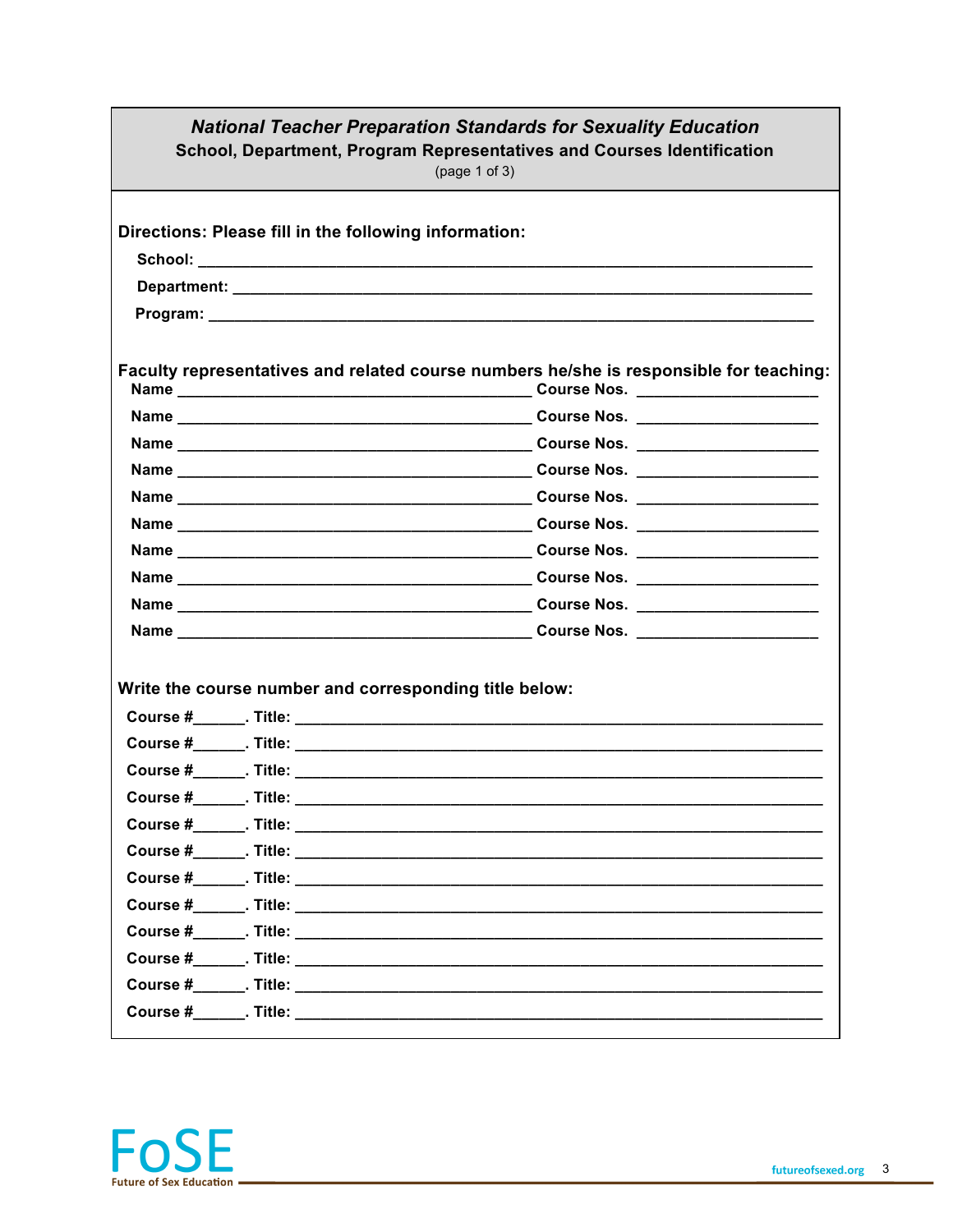| National Teacher Preparation Standards for Sexuality Education: Course Assessment (page 2 of 3)                                |                                                       |                      |             |                      |   |              |                      |   |   |                      |  |   |       |
|--------------------------------------------------------------------------------------------------------------------------------|-------------------------------------------------------|----------------------|-------------|----------------------|---|--------------|----------------------|---|---|----------------------|--|---|-------|
|                                                                                                                                | School:<br>Dept: $\overline{\phantom{a}}$<br>Program: |                      |             |                      |   |              |                      |   |   |                      |  |   |       |
| <b>Standards &amp; Indicators</b>                                                                                              | C#                                                    |                      |             |                      |   |              |                      |   |   |                      |  |   |       |
| <b>Successful Teacher Candidates will:</b>                                                                                     |                                                       | $\blacktriangleleft$ | $\mathbf 0$ | C#<br>$\overline{2}$ | 1 | $\mathbf{0}$ | C#<br>$\overline{2}$ | 1 | 0 | C#<br>$\overline{2}$ |  | 0 | Total |
| 1. PROFESSIONAL DISPOSITION: Demonstrate comfort with, commitment to and self-efficacy in teaching                             | $\overline{2}$                                        |                      |             |                      |   |              |                      |   |   |                      |  |   |       |
| sexuality education.                                                                                                           |                                                       |                      |             |                      |   |              |                      |   |   |                      |  |   |       |
| 1.1 Demonstrate the ability to teach in ways that                                                                              |                                                       |                      |             |                      |   |              |                      |   |   |                      |  |   |       |
| communicate that sexual development is an inherent                                                                             |                                                       |                      |             |                      |   |              |                      |   |   |                      |  |   |       |
| part of child and adolescent development.<br>1.2 Describe the importance of sexuality education as an                          |                                                       |                      |             |                      |   |              |                      |   |   |                      |  |   |       |
| integral part of K-12 health education.                                                                                        |                                                       |                      |             |                      |   |              |                      |   |   |                      |  |   |       |
| 1.3 Demonstrate awareness of their own personal values,<br>beliefs, biases, and experiences related to sexuality<br>education. |                                                       |                      |             |                      |   |              |                      |   |   |                      |  |   |       |
| 1.4 Demonstrate how their personal values, beliefs,                                                                            |                                                       |                      |             |                      |   |              |                      |   |   |                      |  |   |       |
| biases, and experiences can influence the way they                                                                             |                                                       |                      |             |                      |   |              |                      |   |   |                      |  |   |       |
| teach sexuality education.                                                                                                     |                                                       |                      |             |                      |   |              |                      |   |   |                      |  |   |       |
| 1.5 Model self-efficacy to teach sexuality education in age-<br>and developmentally-appropriate ways                           |                                                       |                      |             |                      |   |              |                      |   |   |                      |  |   |       |
| 1.6 Select their own continuing professional development                                                                       |                                                       |                      |             |                      |   |              |                      |   |   |                      |  |   |       |
| needs relating to school-based sexuality education.                                                                            |                                                       |                      |             |                      |   |              |                      |   |   |                      |  |   |       |
| 2. DIVERSITY AND EQUITY: Show respect for individual, family and cultural characteristics and experiences                      |                                                       |                      |             |                      |   |              |                      |   |   |                      |  |   |       |
| that may influence student learning about sexuality.                                                                           |                                                       |                      |             |                      |   |              |                      |   |   |                      |  |   |       |
| 2.1 Demonstrate the ability to create a safe and inclusive<br>classroom environment for all students.                          |                                                       |                      |             |                      |   |              |                      |   |   |                      |  |   |       |
| 2.2 Describe how students' diverse backgrounds and                                                                             |                                                       |                      |             |                      |   |              |                      |   |   |                      |  |   |       |
| experiences may affect students' personal beliefs,                                                                             |                                                       |                      |             |                      |   |              |                      |   |   |                      |  |   |       |
| values, and knowledge about sexuality.<br>2.3 Demonstrate the ability to select or adapt sexuality                             |                                                       |                      |             |                      |   |              |                      |   |   |                      |  |   |       |
| education materials that both reflect the range of                                                                             |                                                       |                      |             |                      |   |              |                      |   |   |                      |  |   |       |
| characteristics of the students and community and                                                                              |                                                       |                      |             |                      |   |              |                      |   |   |                      |  |   |       |
| respect the visible and invisible diversities that exist in                                                                    |                                                       |                      |             |                      |   |              |                      |   |   |                      |  |   |       |
| every classroom.<br>3. CONTENT KNOWLEDGE: Have accurate knowledge of the biological, emotional and social aspects of           |                                                       |                      |             |                      |   |              |                      |   |   |                      |  |   |       |
| human sexuality and the laws relating to sexuality and youth.                                                                  |                                                       |                      |             |                      |   |              |                      |   |   |                      |  |   |       |
| 3.1 Describe accurate and current content, as reflected in                                                                     |                                                       |                      |             |                      |   |              |                      |   |   |                      |  |   |       |
| the National Sexuality Education Standards, in the                                                                             |                                                       |                      |             |                      |   |              |                      |   |   |                      |  |   |       |
| following topic areas:<br>a. anatomy and physiology;                                                                           |                                                       |                      |             |                      |   |              |                      |   |   |                      |  |   |       |
| b. puberty and adolescent development;                                                                                         |                                                       |                      |             |                      |   |              |                      |   |   |                      |  |   |       |
|                                                                                                                                |                                                       |                      |             |                      |   |              |                      |   |   |                      |  |   |       |
| c. sexual orientation and gender identity and<br>expression;                                                                   |                                                       |                      |             |                      |   |              |                      |   |   |                      |  |   |       |
| d. pregnancy and reproduction;                                                                                                 |                                                       |                      |             |                      |   |              |                      |   |   |                      |  |   |       |
| e. sexually transmitted diseases and HIV;                                                                                      |                                                       |                      |             |                      |   |              |                      |   |   |                      |  |   |       |
| f. healthy relationships; and                                                                                                  |                                                       |                      |             |                      |   |              |                      |   |   |                      |  |   |       |
| g. personal safety.                                                                                                            |                                                       |                      |             |                      |   |              |                      |   |   |                      |  |   |       |
| 3.2 Explain the stages of child and adolescent sexual                                                                          |                                                       |                      |             |                      |   |              |                      |   |   |                      |  |   |       |
| development including cognitive, physical, and<br>emotional changes.                                                           |                                                       |                      |             |                      |   |              |                      |   |   |                      |  |   |       |
| 3.3 Describe at least three health behavior theories<br>relevant to sexual health promotion.                                   |                                                       |                      |             |                      |   |              |                      |   |   |                      |  |   |       |
| 3.4 Describe current federal and state laws relating to<br>sexuality that have an impact on youth.                             |                                                       |                      |             |                      |   |              |                      |   |   |                      |  |   |       |
| 3.5 Demonstrate the ability to identify accurate and                                                                           |                                                       |                      |             |                      |   |              |                      |   |   |                      |  |   |       |
| reliable sources of information to keep their own<br>sexuality related content knowledge current and                           |                                                       |                      |             |                      |   |              |                      |   |   |                      |  |   |       |
| relevant.                                                                                                                      |                                                       |                      |             |                      |   |              |                      |   |   |                      |  |   |       |
| 3.6 Demonstrate the ability to identify valid and reliable                                                                     |                                                       |                      |             |                      |   |              |                      |   |   |                      |  |   |       |
| sexual health information, health products, and                                                                                |                                                       |                      |             |                      |   |              |                      |   |   |                      |  |   |       |
| community services relevant to students.                                                                                       |                                                       |                      |             |                      |   |              |                      |   |   |                      |  |   |       |



Г